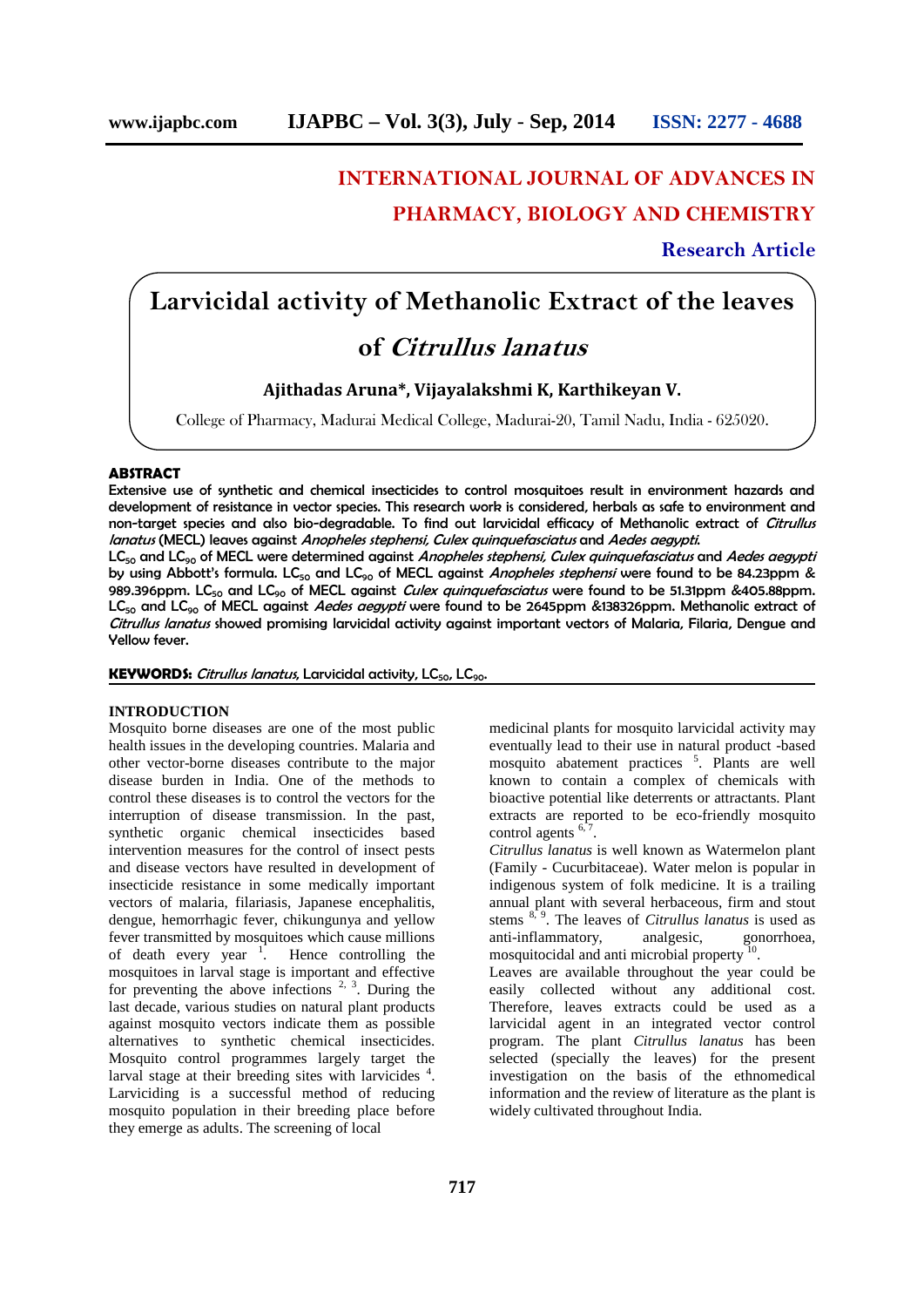Larvicidal effect of *Citrullus colocynthis* leaves was previously reported <sup>11</sup>. This present work has attempted to study mosquito larvicidal property of *C.lanatus* against three mosquito species - *Anopheles stephensi, Culex quinquefasciatus* and *Aedes aegypti*.

## **MATERIALS AND METHODS**

**Collection and preparation of extract:** The leaves of *Citrullus lanatus* were collected in Thuvarankurichi during the month of August 2013. The plant specimen was identified and authenticated as *'Citrullus lanatus'* (Curcubitaceae) by Dr. Stephen, Senior Lecturer in Botany and Taxonomist, Dept. of Botany, The American College, Madurai, Tamil Nadu, India. The authenticated herbarium of plant has been kept in the Department of Pharmacognosy, Madurai Medical College, Madurai. The leaves were washed thoroughly and dried in shade. The shade dried leaves were powdered and used for further studies. Extraction of leaves of *Citrullus lanatu*s was carried out by washing the plants and drying at room temperature in 14 days. After that, they were filtered with sieve analyzer to get homogeneous particles and defatted with 2.5L of petroleum ether (60-80˚C) by cold maceration method for 72hr. The solvent was then removed by filtration and the marc was dried. The dried marc was re-soaked with 2.5L of Methanol. The steps were performed three times and the combined filtrates were evaporated to a cohesive mass using rota vapour.

Collection of mosquito: The mosquito larvae (*Anopheles stephensi, Culex quinquefasciatus* and *Aedes aegypti*) were obtained from ICMR, Madurai.

#### **Preparation of stock solution of Methanolic extract of** *C.lanatus*

A stock solution of 100mg/ml of the MECL was prepared by dissolving the required quantity of the extract in distilled water.

## **Larvicidal activity of MECL 12-16**

The larvicidal activity of plant extract was carried out on late 3rd and early 4th instar larvae of *Anopheles stephensi,* a primary vector of urban malaria, *Culex quinquefaciatus,* a common vector of filariasis, *Aedes aegypti*, common vector of dengue and yellow fever. Twenty larvae were released in 500ml beaker containing 200ml distilled water with varying concentrations of plant extract. The larvae were provided with dog biscuit and yeast powder in a ratio of 3:2 as nutrients. The experiments were carried out a room temperature ( $26^{\circ}$ C  $\pm$  2°C). Three replicates of each concentration were run under the same microclimate conditions along with untreated control. The mortality was monitored for 24hr.

## **Data analysis 17-19**

 $LC_{50}$  (lethal concentration to cause 50% mortality in the population) and  $LC_{90}$  (lethal concentration to cause 90% mortality in the population) were determined by plotting the regression line. The percentage mortality was calculated using Abbot's formula and the data so obtained was analyzed by probit analysis by using the software Minitab-15 for dose and time mortality regression lines. The purpose of the probit transformation is to straighten the line so we can estimate  $LC_{50}$  more easily.

## Percentage Mortality =

% Mortality in treated- %Mortality in control X 100 100 - % Mortality in control

## **RESULTS AND DISCUSSION**

## **Larvicidal activity of MECL against** *Anopheles stephensi*

The results obtained for the larvicidal effect of MECL against *Anopheles stephensi* & the graphical representation were presented (Table 1 & Fig. 1).

From the Table 1 it can be observed that a mortality of 100.00 ± 0.00 was observed for *Anopheles stephensi.* The  $LC_{50}$  and  $LC_{90}$  values were calculated using Probit analysis. The percentage mortality calculated using Abbott's formula versus log concentration was plotted and Y=50 is substituted in the resulting linear equation to obtain the X value. The linear regression equation was found to be  $y =$ 37.387x - 21.988 for activity against *Anopheles stephensi.* The antilog of X was then the  $LC_{50}$  (conc. of 50% mortality) or  $LC_{90}$  (conc. of 90% mortality) value.

The  $LC_{50}$  &  $LC_{90}$  were found to be 84.23ppm or 0.084v/v & 989.3956ppm or 0.989%v/v for *Anopheles stephensi*. One hundred percent mortality was observed for the concentrations tested against the organisms. The extract was effective against *Anopheles stephensi.*

#### **Larvicidal activity of MECL against** *Culex quinquefasciatus*

The results obtained for the larvicidal effect of MECL against *Culex quinquefasciatus* & the graphical representation were presented (Table 2 & Fig. 2).

From table 2, it can be observed that a mortality of 100.00 ± 0.00 was observed for *Culex quinquefasciatus.* The  $LC_{50}$  and  $LC_{90}$  values were calculated using Probit analysis. The percentage mortality calculated using Abbott's formula versus log concentration was plotted and  $Y=50$  is substituted in the resulting linear equation to obtain the X value.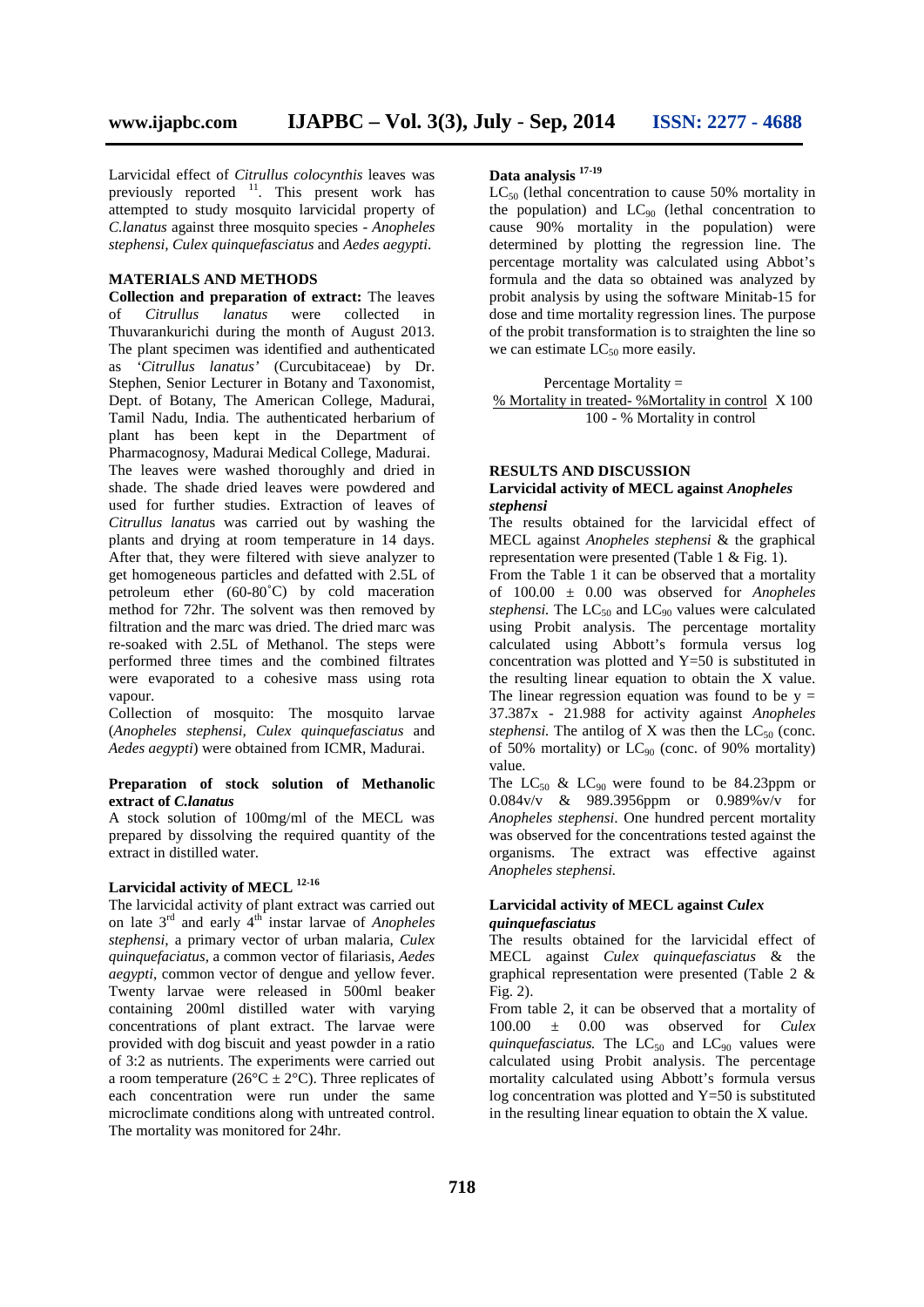The linear regression equation was found to be  $y =$ 44.533x - 26.161 for activity against *Culex quinquefasciatus.* The antilog of X was then the  $LC_{50}$ (conc. of 50%mortality) or  $LC_{90}$  (conc. of 90%) mortality) value. The  $LC_{50}$  &  $LC_{90}$  were found to be 51.31ppm or 0.051%v/v & 405.88ppm or 0.405%v/v for *Culex quinquefasciatus*. One hundred percent mortality was observed for the concentrations tested against the organisms. The extract was effective against *Culex quinquefasciatus*

#### **Larvicidal activity of MECL against** *Aedes agypti*

The results obtained for the larvicidal effect of MECL against *Aedes agypti* & the graphical representation were presented (Table 3 & Fig. 3).

From the Table 3, it was observed that a mortality of 100.00 ± 0.00 was observed for *Aedes agypti.* The  $LC_{50}$  and  $LC_{90}$  values were calculated using Probit analysis. The percentage mortality calculated using Abbott's formula versus log concentration was plotted and  $Y=50$  is substituted in the resulting linear equation to obtain the X value. The linear regression equation was found to be  $y = 23.278x - 29.67$  for activity against *Aedes agypti.* The antilog of X was then the  $LC_{50}$  (conc. of 50% mortality) or  $LC_{90}$  (conc. of 90% mortality) value.

The  $LC_{50}$  &  $LC_{90}$  were found to be 2645ppm or 2.645%v/v & 138326ppm or 138.326%v/v for *Aedes agypti*. One hundred percent mortality was observed for the concentrations tested against the organisms. The extract was effective against *Aedes agypti.*

One hundred percent mortality was observed for various concentrations ranging for above organisms tested were observed within 24hr of the start of the experiment.

## **CONCLUSION**

In the present study, Methanolic extract of *Citrullus lanatus* (MECL) showed promising larvicidal activity against important vectors of Malaria, Filarial, Dengue and Yellow fever. MECL may be used as biodegradable, ecofriendly and cost effective alternative mosquito control tool instead of using synthetic chemicals.

**Conflict of interest statement:** We declare that we have no conflict of interest.

| Log <sub>10</sub><br>Conc.<br>$\overline{0}$ | Total<br>No.<br>$\mathbf{0}$ | No.<br>Dead  | % Mortality              | Probit                 | Probit | Regression value |  |  |  |
|----------------------------------------------|------------------------------|--------------|--------------------------|------------------------|--------|------------------|--|--|--|
|                                              |                              |              |                          |                        |        |                  |  |  |  |
|                                              |                              | $\mathbf{0}$ | $\mathbf{0}$             | $\mathbf{0}$           |        | $\mathbf{0}$     |  |  |  |
| 1.40                                         | 20                           | 3.00         | 15.00                    | 3.77                   | 3.00   | 4.358            |  |  |  |
| 1.70                                         | 20                           | 5.00         | 25.00                    | 4.19                   | 4.00   | 4.778            |  |  |  |
| 2.00                                         | 20                           | 6.00         | 30.00                    | 4.36                   | 4.00   | 4.948            |  |  |  |
| 2.18                                         | 20                           | 9.00         | 45.00                    | 4.8                    | 5.00   | 5.388            |  |  |  |
| 2.30                                         | 20                           | 10.00        | 50.00                    | 4.92                   | 5.00   | 5.508            |  |  |  |
| 2.40                                         | 20                           | 13.00        | 65.00                    | 5.33                   | 6.00   | 5.918            |  |  |  |
| 2.48                                         | 20                           | 16.00        | 80.00                    | 5.81                   | 6.00   | 6.398            |  |  |  |
| 2.54                                         | 20                           | 17.00        | 85.00                    | 5.99                   | 6.00   | 6.578            |  |  |  |
| 2.60                                         | 20                           | 19.00        | 95.00                    | 6.65                   | 7.00   | 7.238            |  |  |  |
| 2.65                                         | 20                           | 20.00        | 100.00                   |                        |        |                  |  |  |  |
| $LC_{50}$                                    |                              |              |                          | 84.23ppm or $0.084v/v$ |        |                  |  |  |  |
| $LC_{90}$                                    |                              |              | 989.396ppm or 0.989% v/v |                        |        |                  |  |  |  |
|                                              |                              |              |                          |                        |        |                  |  |  |  |

**Table 1 Larvicidal activity of MECL against** *Anopheles stephensi*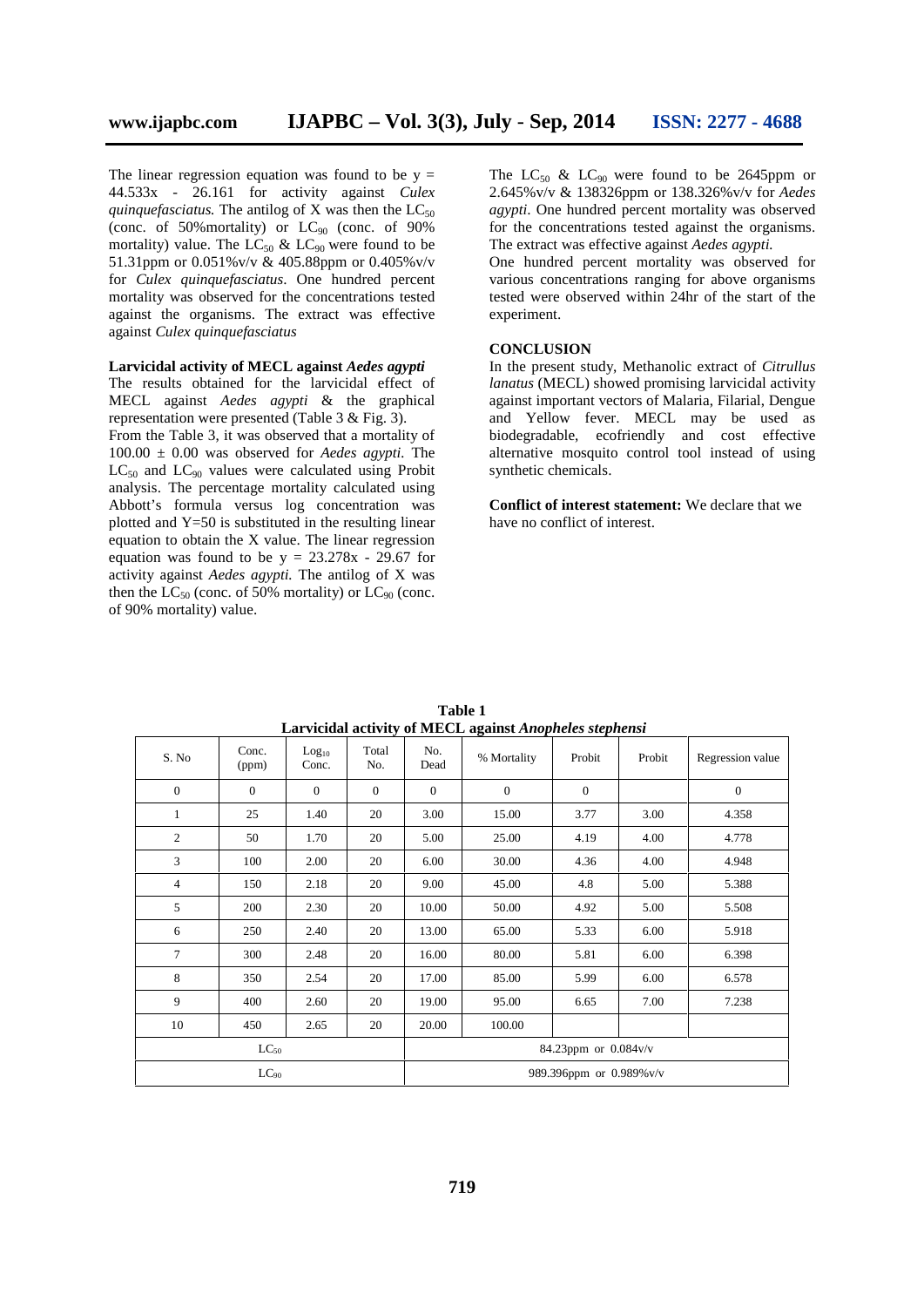| S. No          | Conc.<br>(ppm) | Log <sub>10</sub><br>Conc. | Total<br>No. | No.<br>Dead               | Lai viciual activity of metrol against culex quinque fusculus<br>% Mortality | Probit       | Probit   | Regression<br>value |  |
|----------------|----------------|----------------------------|--------------|---------------------------|------------------------------------------------------------------------------|--------------|----------|---------------------|--|
| $\Omega$       | $\Omega$       | $\Omega$                   | $\Omega$     | $\Omega$                  | $\Omega$                                                                     | $\Omega$     | $\Omega$ | 0.00                |  |
| 1              | 5              | 0.70                       | 20           | 1.00                      | 5.00                                                                         | $\mathbf{0}$ | 0.00     | 0.65                |  |
| $\overline{c}$ | 10             | 1.00                       | 20           | 1.00                      | 5.00                                                                         | $\theta$     | 0.00     | 0.65                |  |
| 3              | 25             | 1.40                       | 20           | 3.00                      | 15.00                                                                        | 3.77         | 4.00     | 4.42                |  |
| 4              | 50             | 1.70                       | 20           | 6.00                      | 30.00                                                                        | 4.36         | 4.00     | 5.01                |  |
| 5              | 100            | 2.00                       | 20           | 10.00                     | 50.00                                                                        | 4.92         | 5.00     | 5.57                |  |
| 6              | 150            | 2.18                       | 20           | 13.00                     | 65.00                                                                        | 5.33         | 5.00     | 5.98                |  |
| 7              | 200            | 2.30                       | 20           | 16.00                     | 80.00                                                                        | 5.81         | 6.00     | 6.46                |  |
| 8              | 250            | 2.40                       | 20           | 17.00                     | 85.00                                                                        | 5.99         | 6.00     | 6.64                |  |
| 9              | 300            | 2.48                       | 20           | 19.00                     | 95.00                                                                        | 6.75         | 7.00     | 7.40                |  |
| 10             | 350            | 2.54                       | 20           | 20.00                     | 100.00                                                                       |              |          |                     |  |
| $LC_{50}$      |                |                            |              | 51.31ppm or $0.051\%$ v/v |                                                                              |              |          |                     |  |
| $LC_{90}$      |                |                            |              | 405.88ppm or 0.405% v/v   |                                                                              |              |          |                     |  |

**Table 2 Larvicidal activity of MECL against** *Culex quinquefasciatus*

**Table 3 Larvicidal activity of MECL against** *Aedes agypti*

| S. No        | Conc.<br>(ppm) | Log <sub>10</sub><br>Conc. | <b>Total</b><br>No. | No.<br>Dead              | % Mortality  | Probit         | Probit         | <b>Regression</b><br>value |  |
|--------------|----------------|----------------------------|---------------------|--------------------------|--------------|----------------|----------------|----------------------------|--|
| $\mathbf{0}$ | $\overline{0}$ | $\mathbf{0}$               | $\boldsymbol{0}$    | $\overline{0}$           | $\mathbf{0}$ | $\mathbf{0}$   | $\overline{0}$ | 0.00                       |  |
| $\mathbf{1}$ | 5              | 0.70                       | 20                  | 1.00                     | 5.00         | $\mathbf{0}$   | 0.00           | 0.65                       |  |
| 2            | 10             | 1.00                       | 20                  | 1.00                     | 5.00         | $\overline{0}$ | 0.00           | 0.65                       |  |
| 3            | 25             | 1.40                       | 20                  | 3.00                     | 15.00        | 3.77           | 4.00           | 4.42                       |  |
| 4            | 50             | 1.70                       | 20                  | 6.00                     | 30.00        | 4.36           | 4.00           | 5.01                       |  |
| 5            | 100            | 2.00                       | 20                  | 10.00                    | 50.00        | 4.92           | 5.00           | 5.57                       |  |
| 6            | 150            | 2.18                       | 20                  | 13.00                    | 65.00        | 5.33           | 5.00           | 5.98                       |  |
| 7            | 200            | 2.30                       | 20                  | 16.00                    | 80.00        | 5.81           | 6.00           | 6.46                       |  |
| 8            | 250            | 2.40                       | 20                  | 17.00                    | 85.00        | 5.99           | 6.00           | 6.64                       |  |
| 9            | 300            | 2.48                       | 20                  | 19.00                    | 95.00        | 6.75           | 7.00           | 7.40                       |  |
| 10           | 350            | 2.54                       | 20                  | 20.00                    | 100.00       |                |                |                            |  |
| $LC_{50}$    |                |                            |                     | 2645ppm or 2.645% v/v    |              |                |                |                            |  |
| $LC_{90}$    |                |                            |                     | 138326ppm or 138.326%v/v |              |                |                |                            |  |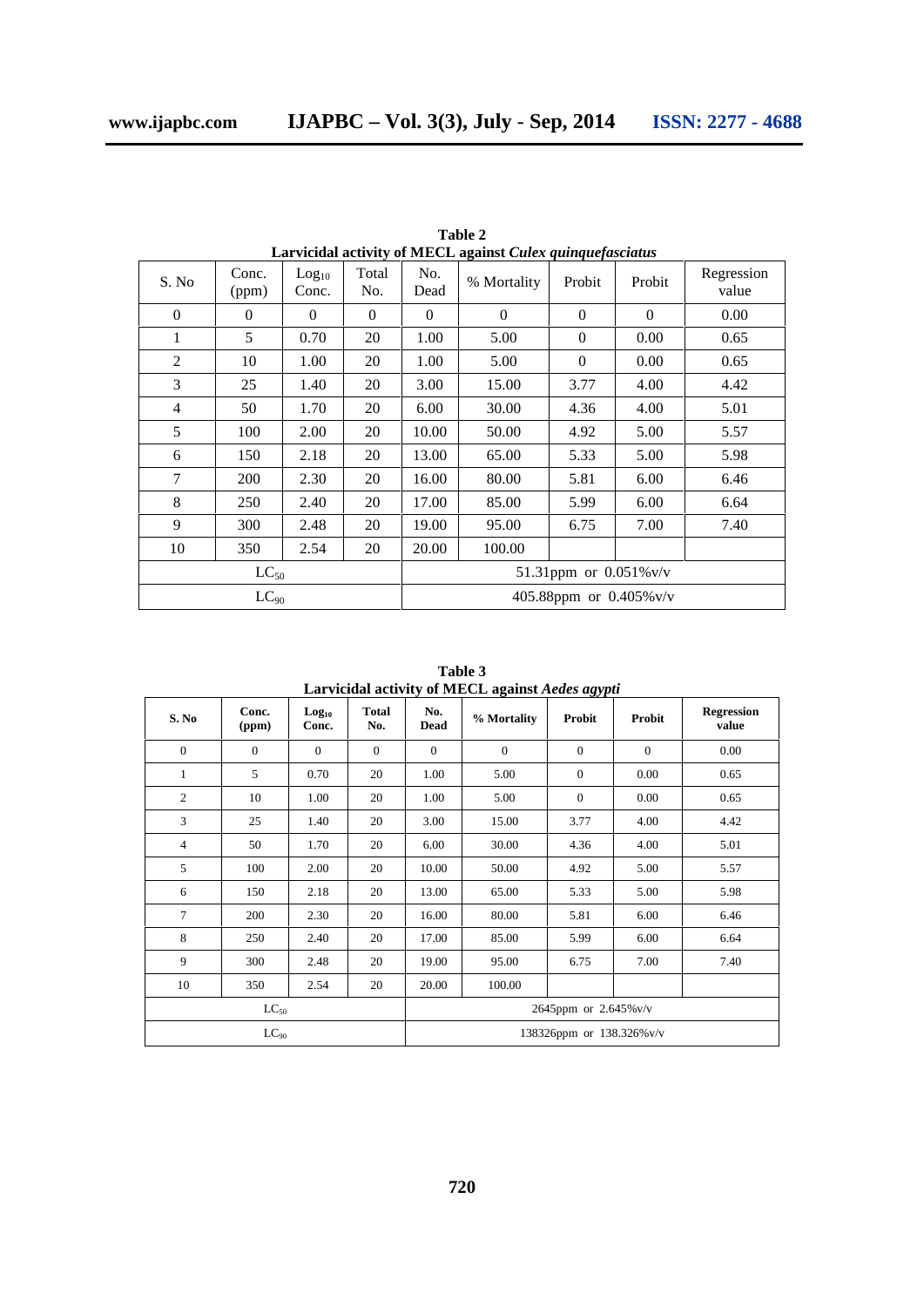

**Fig. 1 Larvicidal activity of MECL against** *Anonpheles stephensi* **against**



**Fig. 2 Larvicidal activity of MECL against** *Culex quinquefasciatus*